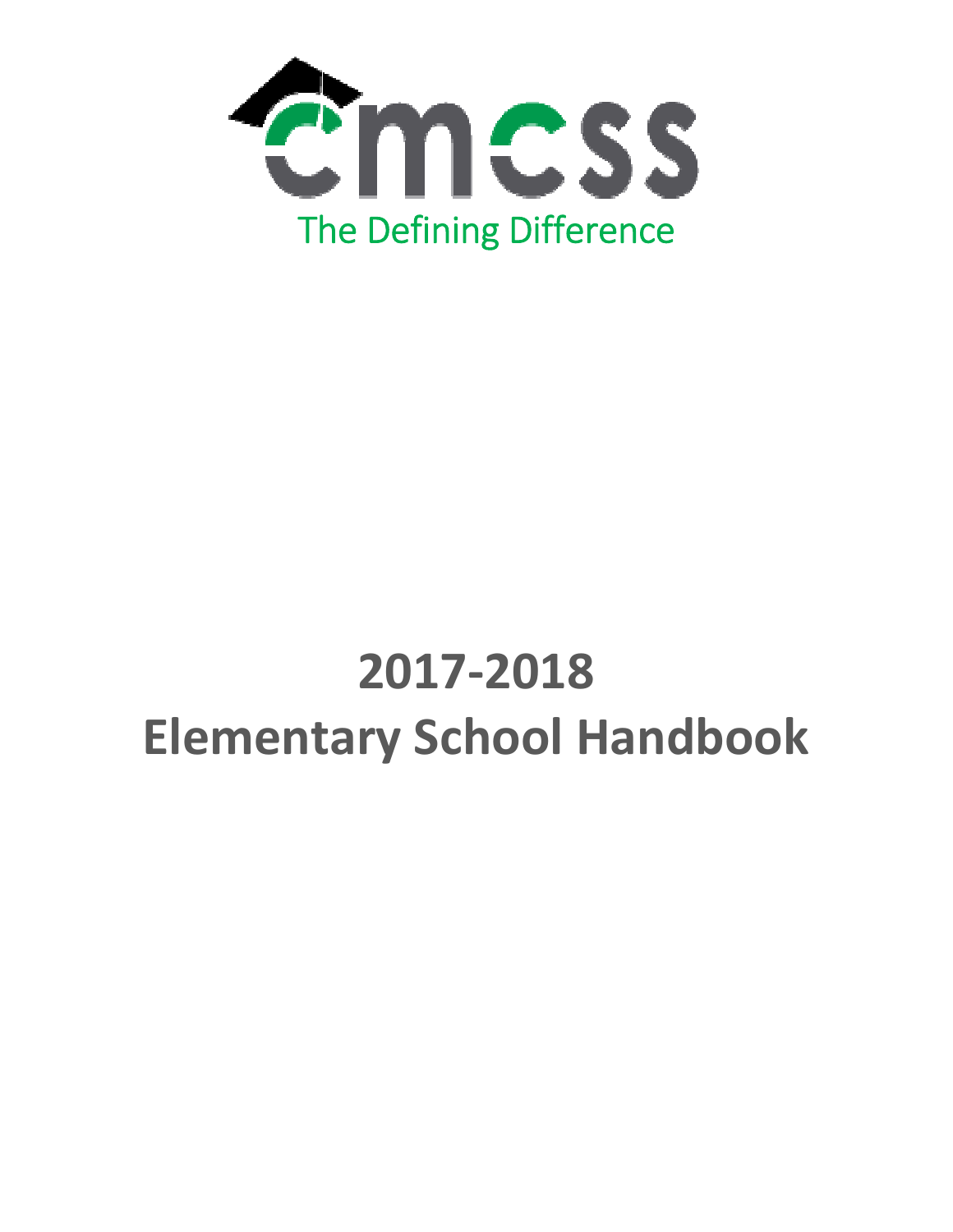# **Attendance/Absences/Tardiness**

Regular, full day attendance is vital to your child's education.

#### **NOTE: The attendance policy applies to all students K‐12. Suspensions are counted as unexcused absences.**

The Compulsory School Attendance Law in Tennessee (TCA‐49‐6‐3001) requires children (ages 6‐17 inclusive) to attend school each day. A student who has been absent five (5) days (this means an aggregate of five days during the school year and not necessarily five consecutive days) without adequate excuse is considered truant and may be summoned to court (TCA‐49‐ 6‐3007).

The following are "official/adequate excuses" that should be turned in to the attendance secretary in the school office:

- $\triangleright$  medical note (doctor, dentist, hospital, etc.)
- $\triangleright$  court note for the student
- $\triangleright$  funeral notice (newspaper/program from the funeral home)
- military deployment paperwork‐for military dependents, TN Law (TCA 49‐6‐9019) allows the following for out of country deployments:
- 1 excused absence when the parent leaves for deployment
- 1 excused absence when the parent returns at the end of deployment
- Up to 10 days excused absences when the parent is home from the deployment for Rest and Recuperation
- In addition, local policy allows up to 5 consecutive days of excused absences (either before or after the deployment) when the parent deployment is less than 12 months.
- **Military paperwork/documentation MUST be provided to the school for these to be excused.**
- $\triangleright$  Student absences for sickness not requiring a doctor's visit will be excused up to five (5) days per school year, if a parent note is submitted. To be excused, notes must be provided by parent or legal guardian, and received by the school within five (5) school days of the absence.
- Make‐up work: (Including suspension and remandment). Upon the first day of returning to school, it is the student's responsibility to make contact with the teacher(s) regarding make‐up work. During the school year, make‐up work must be completed within a number of days equal to the number of days of the absences. A grade of "0" shall be entered into the teacher's grade book for any missing work until the assignments have been completed and turned in.

Students need to be present for the entire school day to receive the full benefit of instruction. A student must be present for a minimum of three hours and 16 minutes in order to be considered present. In the event that a student needs to be dismissed early due to an emergency or other important reason, an authorized person listed on the emergency card must present a valid ID to an office staff member. This requirement is for the safety of our students and there will be NO exceptions. Students who arrive after the designated start time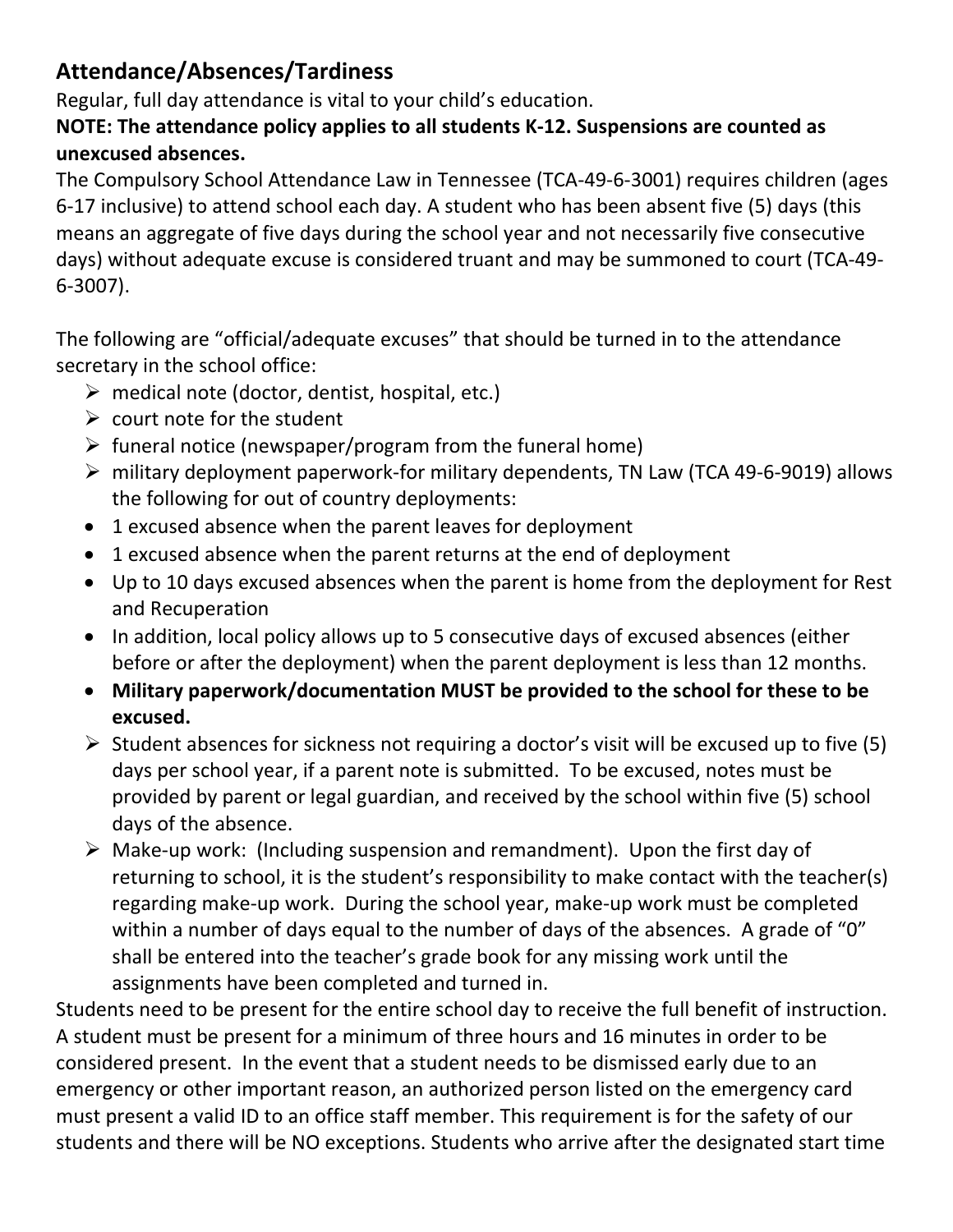must have an adult sign them in. Students who begin class on time have a more successful day. Late arrivals can be disruptive to instruction.

#### **PROMOTION‐RETENTION**

STUDENT ATTENDANCE SHALL BE A RELEVANT FACTOR WHEN DETERMINING PROMOTION IN ELEMENTARY GRADES.

## **TESTING AND ASSESSMENTS**

Assessments are administered throughout the school year to measure progress toward achieving content proficiency and to identify areas of strength and challenge at the student, school, and district level. These measurements allow CMCSS to provide instruction tailored to the needs of the individual student while meeting the standards set by the Tennessee Department of Education.

Assessment information is available on the district's website please visit

http://www.cmcss.net/students/testing.aspx.

Assessment information is available on the state's website please visit

http://tn.gov/education/section/assessment.

Tennessee academic standards are accessible on the state's web site please visit

http://tn.gov/education/topic/academic‐standards.

CMCSS curriculum navigator is available on the district's web site please visit

http://curriculum.cmcss.net/.

# **ELEMENTARY SCHOOL ASSESSMENTS**

## **National Assessment of Educational Progress (NAEP)**

## *Grade 4; scheduled for January 2018 – March 2018*

The National Assessment of Educational Progress (NAEP) is the largest national assessment with results representative of what students across the United States know and can do in various subject areas. The assessments are administered periodically online and in pencil/paper format in math, reading, science, writing, the arts, civics, economics, geography,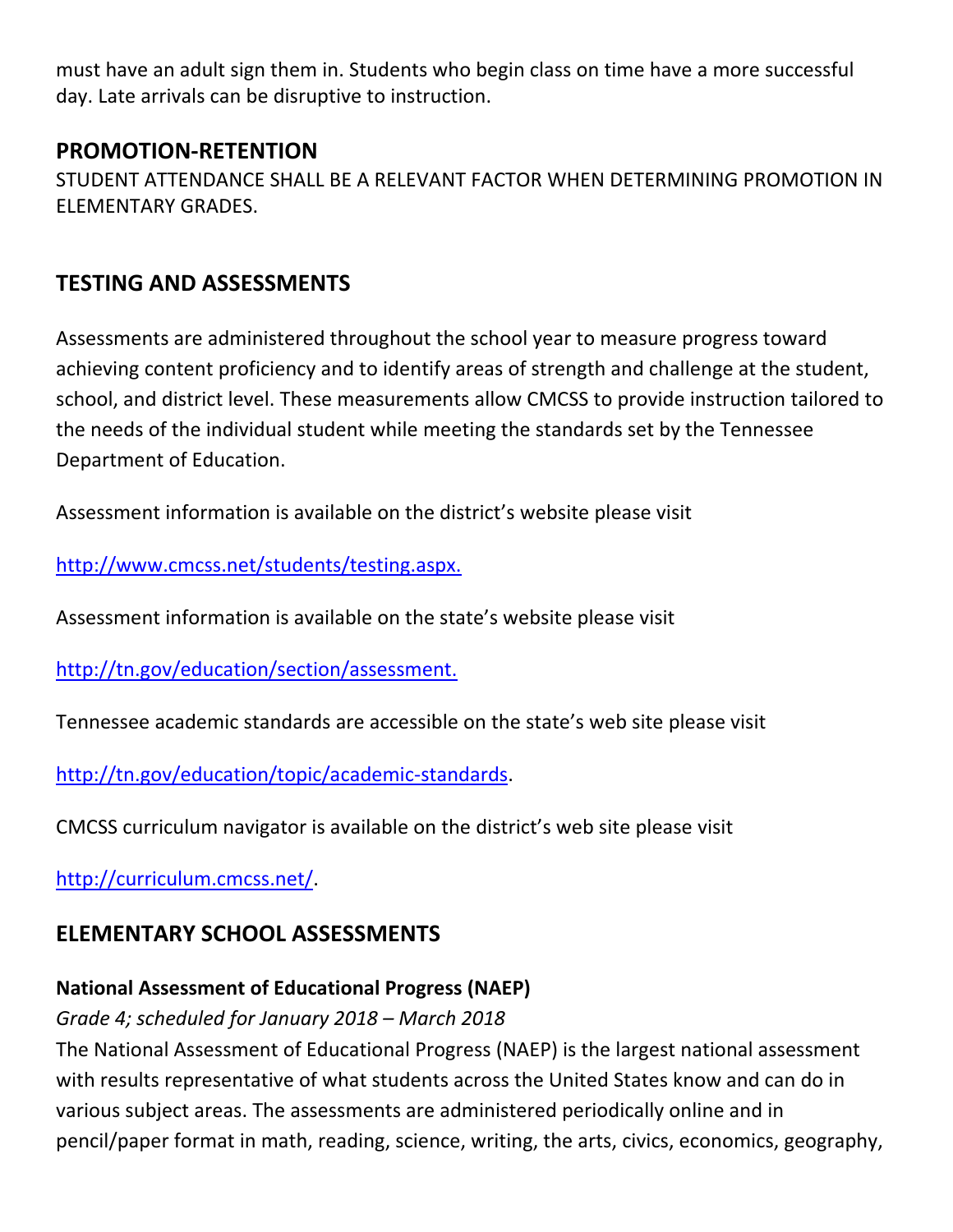US History, technology, and engineering literacy. For more information on the National Assessment of Educational Progress (NAEP), please visit http://tn.gov/education/topic/naep.

#### **TCAP TNReady Test**

*Grades 3‐8; English Language Arts and Math are scheduled for April 16– May 4, 2018; State Assessment*

The TCAP (Tennessee Comprehensive Assessment Program) TNReady assessment for English language arts, mathematics, science and social studies are timed assessments. The TCAP TNReady assessment for English Language Arts (ELA) is composed of four sections with one section designed to assess writing. The TCAP TNReady assessment for math is composed of three sections with one section designed to be completed without the use of a calculator. Social studies is a one‐part assessment and science is a two‐part assessment. The results of these examinations will be factored into the student's grade at a percentage determined by the State Board of Education in accordance with T.C.A. §49‐1‐302 (2). For more information on the TCAP TNReady Test, please visit the state assessment website at http://tn.gov/education/section/assessment.

#### **Universal Screener**

*Grades K‐HS; Beginning of year (BOY) August 10‐September 2, 2017, Middle of the Year (MOY)* November 21-December 16, 2017, and End of the Year (EOY) April 10 - May 5, 2018; RTI<sup>2</sup> *Assessment*

Universal screenings review the performance and progress of all students through brief assessments in reading and math. Universal screenings help schools identify students who may need more support or other types of instruction. CMCSS utilizes *Path Driver for Math and* Reading as the Universal Screener. For more information on Universal Screener and RTI<sup>2</sup>, please visit the state website at http://tn.gov/education/topic/tdoe2‐rti‐family.

# **HARASSMENT, INTIMIDATION, HAZING, AND BULLYING**

Clarksville‐Montgomery County School System (CMCSS) prohibits acts of harassment, intimidation, bullying, and hazing by students, district personnel, and volunteers or other third parties in the school environment such as vendors/contractors. In this policy, "bullyingrelated" includes and is defined as any of these acts. This includes bullying or harassment based on a disability and other basis protected under statutes enforced by the Office of Civil Rights. A safe and respectful environment in school is necessary for students to learn and achieve.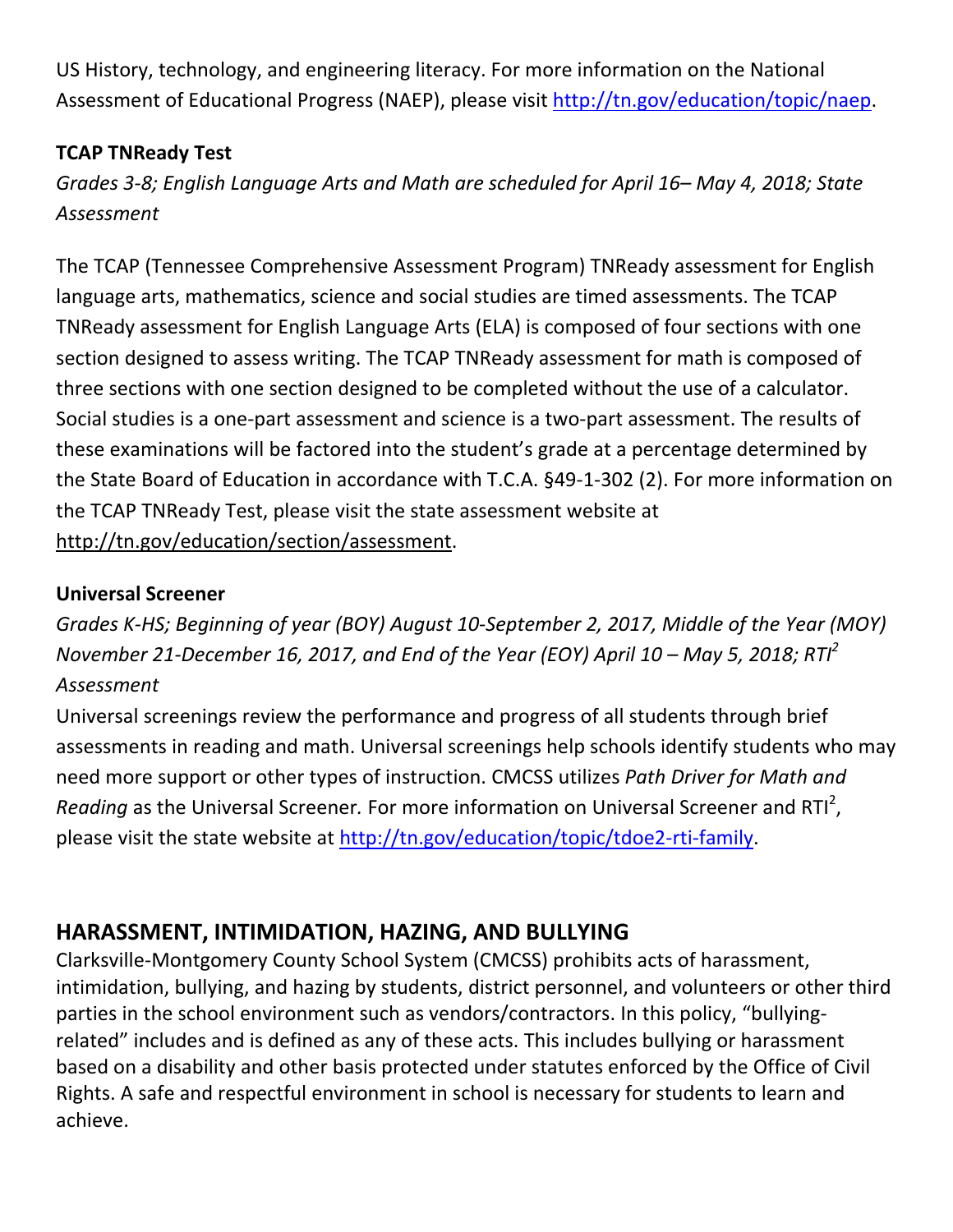#### **Prohibited Acts Defined:**

Harassment, intimidation, and bullying means any conduct that is sufficiently serious to interfere with or limit a student's ability to participate in or benefit from the services, activities, or opportunities offered by the school system:

A. if the act takes place on school grounds, at any school‐sponsored activity, on school‐ provided equipment or transportation or at any official school bus stop that has the effect of: 1. physically harming a student or damaging a student's property;

2. knowingly placing a student or students in reasonable fear of physical harm to the student(s) or damage to the student's or students' property; or

- 3. causing emotional distress to a student or students' or
- 4. creating a hostile educational environment; or

B. if the act takes place off school property or outside of a school‐sponsored activity, it is directed specifically at a student or students and has the effect of creating a hostile educational environment or otherwise creating a substantial disruption to the educational environment or learning process.

To distinguish bullying‐related acts from other inappropriate behaviors, CMCSS defines bullying as:

- a. harm occurs through an intentional act; and
- b. a power imbalance exists; and
- c. the accused enjoys carrying out the action; and
- d. the accused repeats the behavior, often in a systematic way; and

e. the target has a sense of being persecuted or oppressed and is hurt physically and/or psychologically.

#### Bullying‐related acts may include:

 Actions of engaging in reprisal or retaliation against any person who reports, who is a target of, or witness to a bullying‐related act, or any person with reliable information about a bullying‐related act; or

 Actions in which one falsely accuses another of having committed a bullying‐related act as a means of reprisal or retaliation or as a means of a bullying-related act.

Bullying encompasses cyber‐bullying that creates a hostile educational environment or otherwise creating a substantial disruption to the educational environment or learning process. Cyber‐bullying includes, but is not limited to, the use of information and communication technologies, such as e‐mail, cell phone text or picture messages, instant messaging, and defamatory personal websites, social networking sites, and online personal polling sites – to support deliberate, hostile behavior intended to frighten or harm others. Hazing is any intentional or reckless act, on or off school system property, by one student acting alone or with others, directed against any other student, that endangers the mental or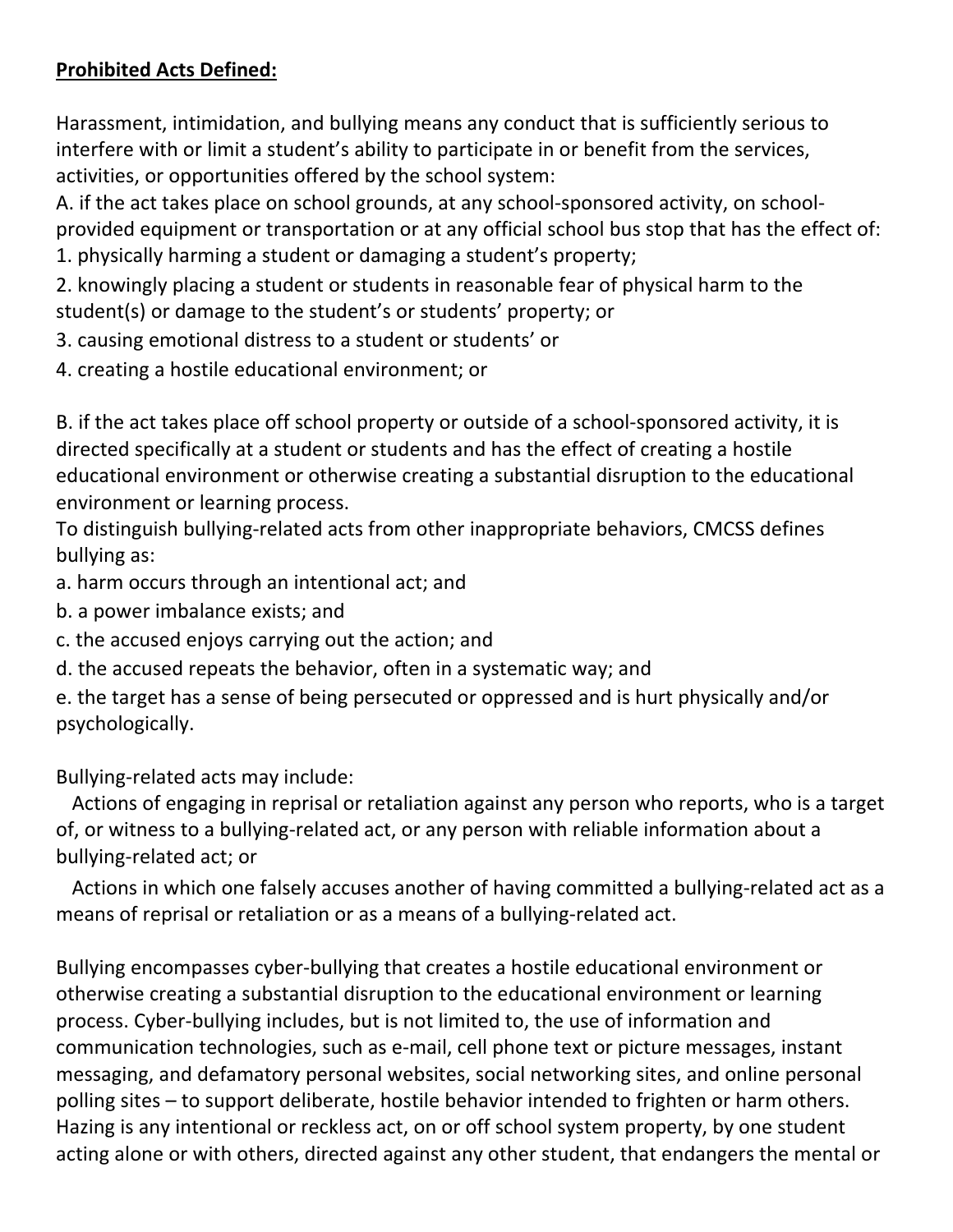physical health or safety of that student or that induces or coerces a student to endanger that student's mental or physical health or safety. Hazing does not include customary athletic events or similar contests or competitions and is limited to those actions taken and situations created in connection with initiation into or affiliation with any organization.

#### **Education, Awareness, and Intervention Reporting:**

The district will conduct annual staff training on its policies and procedures related to bullying‐ related acts. The district will provide students and parents/legal guardians information on its policies, procedures, and prevention programs related to bullying‐related acts. Additional resources may be made available to staff, students, and parents to promote awareness of the harmful effects of bullying‐related behavior and to offer prevention strategies. Reporting:

Students are expected to report incidences of bullying‐related acts to any administrator, teacher, school resource officer, counselor, or other school/district personnel.

Parents or other district stakeholders who have knowledge of such acts are encouraged to communicate this to school personnel immediately.

An individual may make an anonymous report; however, no formal disciplinary action may be taken against the accused solely on the basis of any anonymous report. However, an investigation of an anonymous report will be conducted.

Pursuant to TCA 49‐6‐4216, a school employee, student or volunteer who witnesses or has reliable information that a student has transmitted by an electronic device any communication containing a credible threat to cause bodily injury or death to another student shall report such information to the appropriate school official. Such school official shall make a determination regarding the administration of the report.

Individuals making a report of harassment, intimidation, hazing, or bullying should not define students involved in a sexual manner or impugn the character of any student based on allegations of sexual promiscuity.

Consequences:

Consequences for a student involved in bullying‐related acts range from behavioral interventions to disciplinary actions. District personnel and volunteers, who engage in bullyingrelated acts, are subject to disciplinary actions, up to and including termination of employment. In addition, hazing may be a crime prosecutable under the criminal laws of the State of Tennessee.

The following factors will be considered in determining the consequences and appropriate remedial action for bullying‐related acts:

The developmental level and maturity levels of the parties involved;

 The levels of harm as determined by the student's ability to be educated in a safe and orderly environment;

The surrounding circumstances;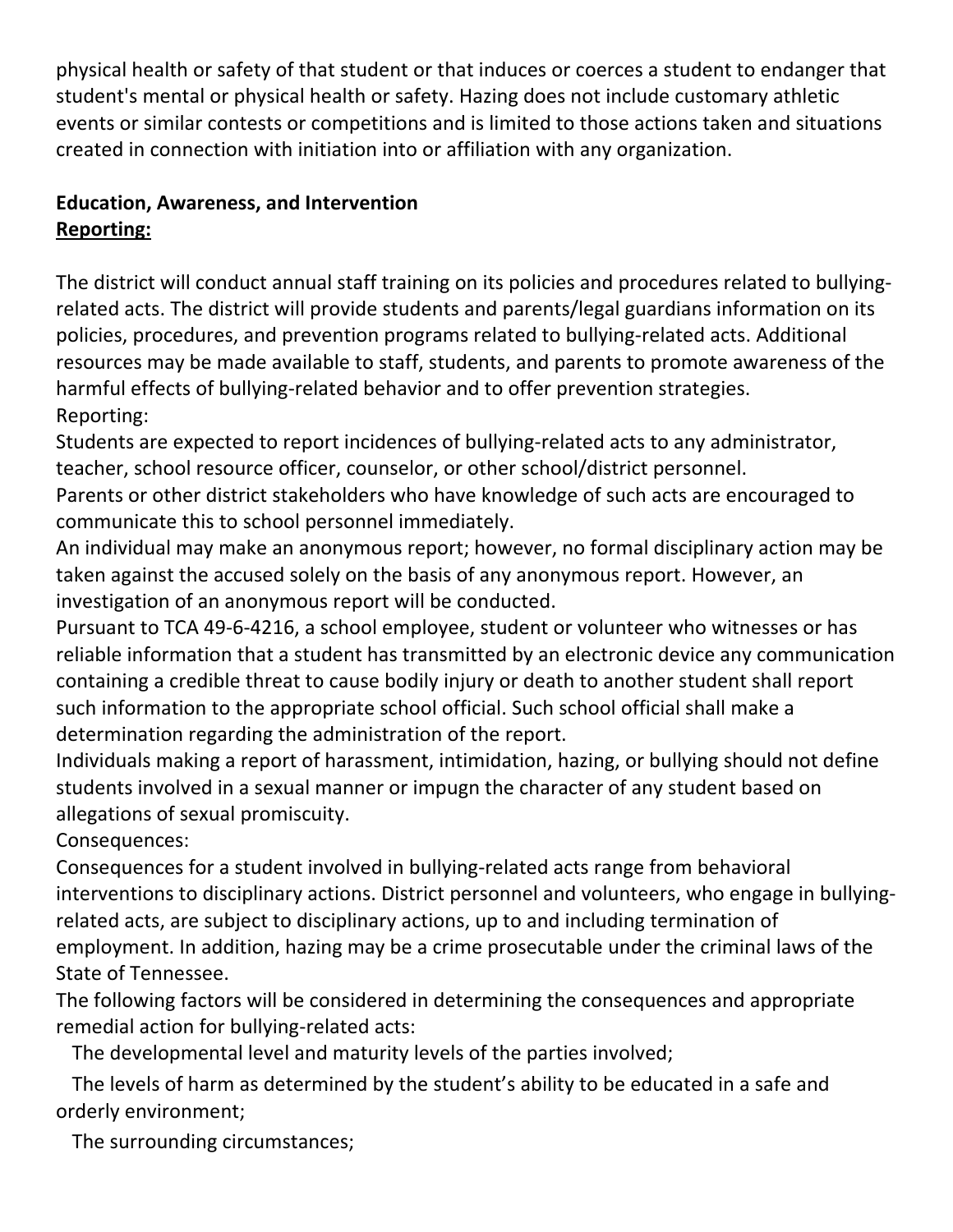The nature of the behavior(s) (refer to CMCSS definition); Past incidences or continuing patterns of behavior; The relationships between the parties involved; and The context in which the alleged incidents occurred.

## **Bus Riders**

The goal of school transportation is to provide safe, efficient transportation for all students to and from school. One way to achieve this goal is for students to display appropriate student conduct on the bus. Appropriate student conduct on the bus is defined in the Code of Conduct on the CMCSS website under www.cmcss.net. Students are only allowed to ride one bus. Special permission must be obtained by the transportation department for a student to ride a bus other than their assigned bus. Once a child has boarded his/her bus, they cannot be released without dismissal from the driver or school personnel.

# **Cafeteria Guidelines**

**Lunch Accounts:** Students will be given a six‐digit lunch identification number. Lunch must be paid for in advance and money should be put in an envelope with the student's name and account number on it. Families also have the convenient option of paying for their child's meals online by setting up an account at mealpayplus.com.

#### **Meal Prices:**

Student meals may not be charged. Please help us by ensuring your child has lunch money or a lunch from home daily.

- Elementary Breakfast Full Pay \$1 Approved Reduced .30 Adults/Visitors \$1.80 Second Breakfast \$1.80
- Elementary Lunch Full Pay \$2.65 Approved Reduced .40 Adults/Visitors \$3.50 Second Lunch \$3.50

# **Changes in Contact Information**

It is very important that your child's contact information is kept current. Please send your child's teacher a note or notify the school office any time a change in address, phone numbers or emergency contacts is needed.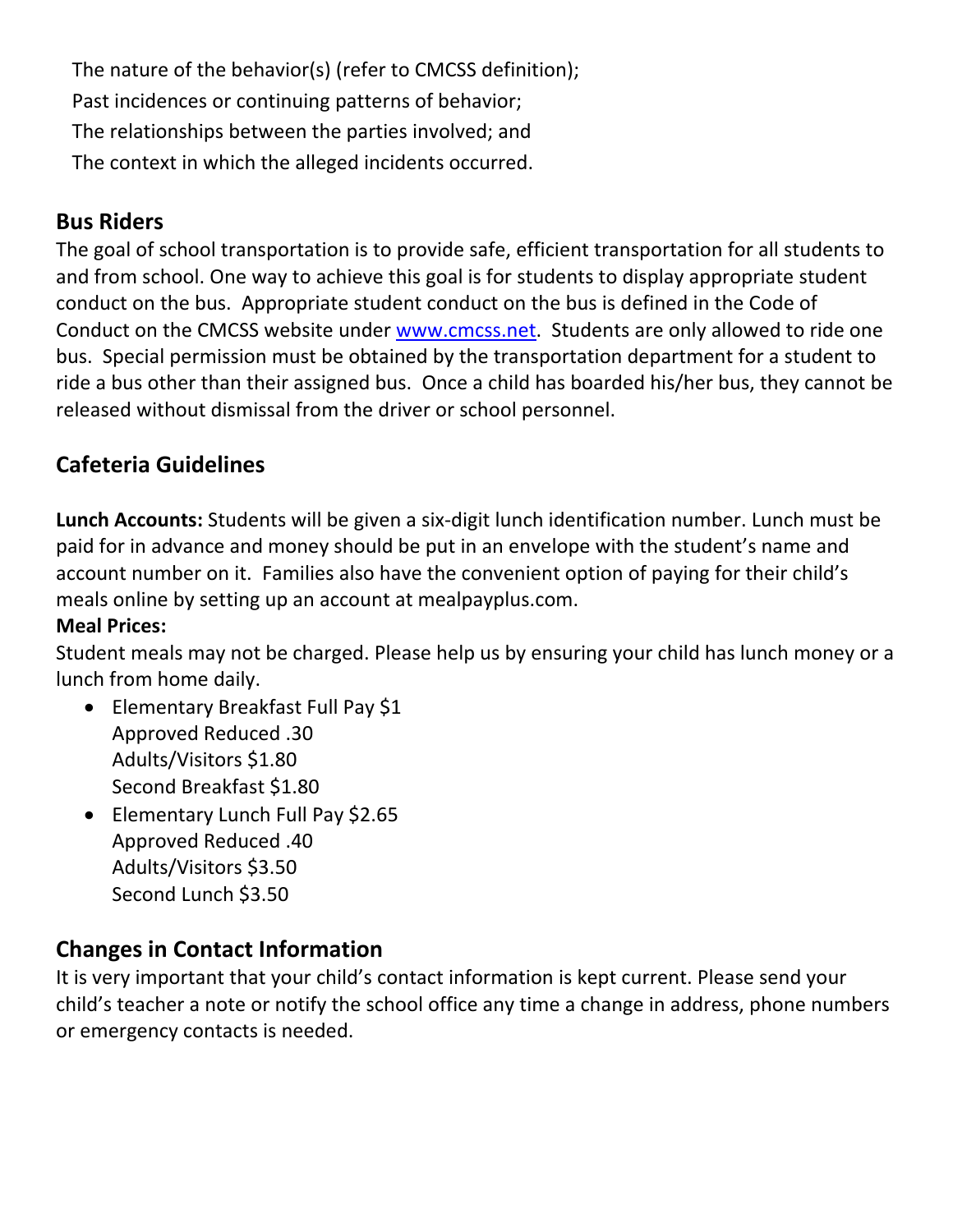## **Conferences**

Two evenings each school year are scheduled for parent‐teacher conferences. If you need to request a conference with a teacher or administrator at another time, please send a note or call the office to make an appointment.

## **Emergency Early Dismissal**

Occasionally schools may dismiss early due to inclement weather or other emergency reasons. In this situation, your family should have a plan. If we have not been informed of a change in transportation, your child will follow their regular transportation routine. The district contacts all media outlets and sends phone messages to the first number listed on

the student emergency card.

# **Grading Scale 2nd‐5th**

 $A = 93 - 100 B = 85 - 92 C = 75 - 84$  $D = 70-74$  F = 69 and below Developmental skills and attitudes will be marked as follows: S – Satisfactory U – Unsatisfactory

# **Policy for Administration of Prescribed Medications**

A licensed health care provider may administer or the student may self‐administer any medication, either prescription or over-the-counter (OTC), if the following specific criteria are met:

**∙** Written permission given by the parent or guardian must be on file allowing the administration of the medication. Refer to HEA‐F062.

**∙** For prescription medications, written orders must be provided by a licensed prescriber, detailing the name of the prescribed medication, dosage, and time interval the medication is to be given during school hours. Refer to HEA-F062. All original medication orders shall be kept on file.

**∙** For OTC medications, only parent authorization is required. Parent must specify the name of the OTC medication, dosage and time interval the medication is to be self‐administered by the student. The OTC medication dosage will not exceed the manufacturer's recommendations without an order from the physician.

**∙** The medication must be brought to school by a parent/guardian or his/her adult designee, in the original pharmacy labeled container, or the manufacturer's original, unopened, labeled container with the ingredients listed and the child's name on the container.

**∙** If the medication is brought to the school without the proper authorization, containing the wrong label or with any information that does not match the prescribing orders, including wrong medication, wrong dose, or is expired, the medication is to be sent back with the parent to be corrected. Refer to HEA‐F040 and HEA‐F089.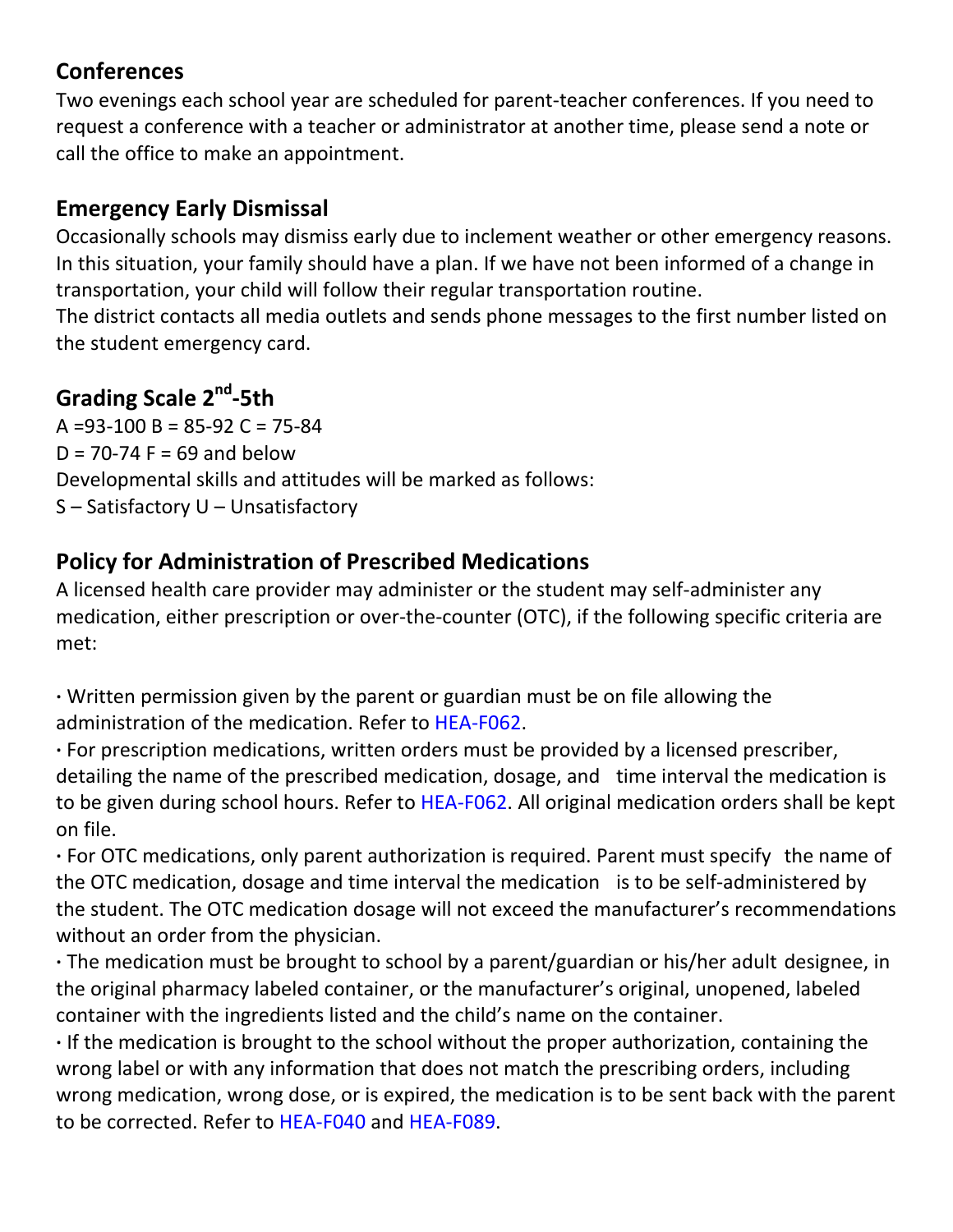**∙** Upon receiving prescription medication, it must be counted and signed by nursing personnel and parent / guardian on the Medication Count form. Refer to HEA-F081.

**∙** If pills need to be cut or split, parent/guardian shall split or cut medication prior to bringing it to school. If medication has not been cut or split, the parent can cut or split the pills in the nurse clinic. The school nurse will not cut or split pills.

**∙** Herbal medications will be treated the same as prescription medications. An order from the licensed prescriber must be brought to the school with the medication in an unopened container. Parental permission is also required.

**∙** If nursing personnel is not in the building, the staff members that have been appropriately trained may assist the student to self‐administer his/her medication.

**∙** The medication must be kept under lock in a secure designated area in the school office or clinic. **No student will have direct access to any medication.** Refer to HEA‐A005.

**∙** Nothing in these statements is intended to prohibit schools from allowing students with specific conditions requiring emergency rescue, or readily accessible medications such as inhalers, epiPens, glucagon, diabetic supplies, or pancreatic enzymes from being readily accessible for the self-administration with licensed prescriber and parental authorization. HEA-F059.

**∙** The student medication record is kept at the school and easily retrievable. Administration or student's self‐administration of each dosage of medication is documented in this log by the individual administering or observing the student self-administering, the medication. Refer to HEA‐F024.

**∙** In the event a medication incident occurs, a Medication Incident Form must be filled out and the Principal, school nurse, and School Nurse Supervisor are to be notified immediately. Refer to HEA‐F080.

**∙** If medications are discontinued or become expired, the school nurse will send notice home to parents. Refer to HEA‐F089. **No** medication that has been discontinued or is expired will be administered while at school. The parents must pick up any unused or expired medications within 14 days of notice being sent or prior to the end of the last student day of the school year.

. If medication is not picked up within 14 days of the notice, the medication will be properly disposed of.

∙ All written orders for any medications must be renewed by a licensed prescriber at a minimum of at least annually. New orders are required at the beginning of each school year, as well. A change in prescription medication, dosage, or time of medication administration requires new written authorization from the licensed prescriber and parent. If medication orders have not been renewed/rewritten by a licensed prescriber by the beginning of the school year then the medication will **not** be administered by the school nurse or any other CMCSS staff member.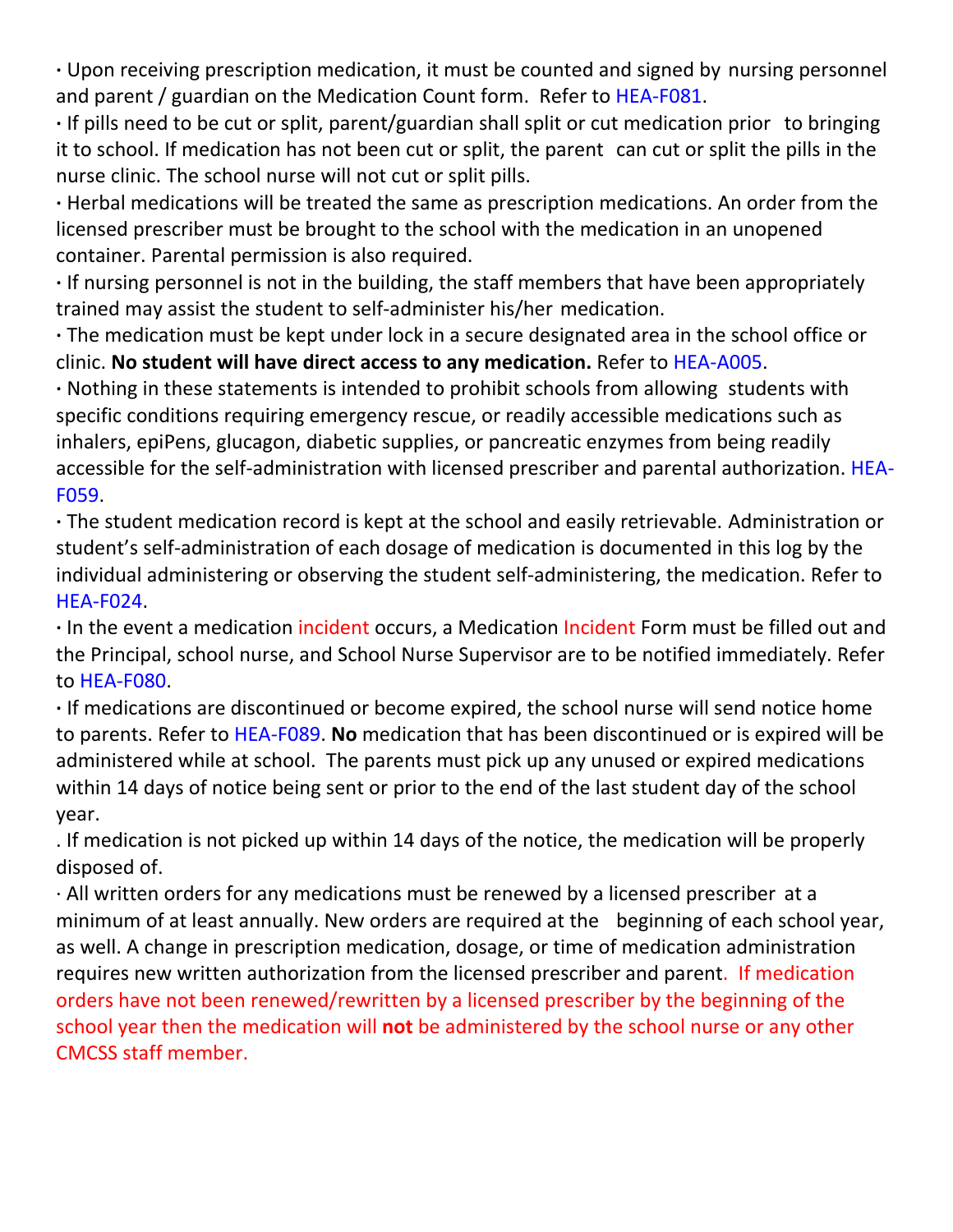## **Phone Notification System**

The school-to-parent phone notification system of communication allows schools to send periodic and personalized voice messages to the students' families. These messages range from emergency situations to information that is important to your child's academic success. Messages are sent to the first contact number listed on the student emergency card.

## **Power School**

Power School is a web‐based program that allows parents to access their child's attendance, grades, assignments, progress reports and report cards. To sign up for this free service, please contact the school for your personal identification number.

## **School Insurance**

School insurance is available to all students. A packet is given to each student during the first week of school. Purchase of the insurance program is optional.

# **Student Conduct**

Students are expected to behave in a respectful and orderly manner while at school. Should a student become disruptive, the school reserves the right to take disciplinary measures. We believe every student has the right to learn and every teacher has the right to teach. Students are expected to do what is asked of them while under the supervision of any faculty or school staff member. For the formal policy on the student code of conduct, including the dress code, please visit the parent/student link or our school web site under cmcss.net. \*FERPA guidelines prohibit sharing info of another student's information with others.

# **Textbooks/Library Books**

Students are responsible for the condition of all textbooks they are assigned and library books they check out. Textbooks and library books must be turned in at the end of each year and late fees need to be paid if withdrawing early or at the end of the school year. If money or materials are due or there are outstanding or returned checks, no records or report cards will be issued or sent to a new school until the money is paid or materials are returned.

# **Visitors and Volunteers**

The services of parents and other volunteers are encouraged and welcomed. All visitors must report to the front office upon entering the building to sign in and get a visitor's pass. Teachers and staff members are required to send visitors to the office if they do not have a visitor's pass. There are no exceptions. Your cooperation in helping us keep our learning environment safe and free from distractions is necessary to maintain security for our students.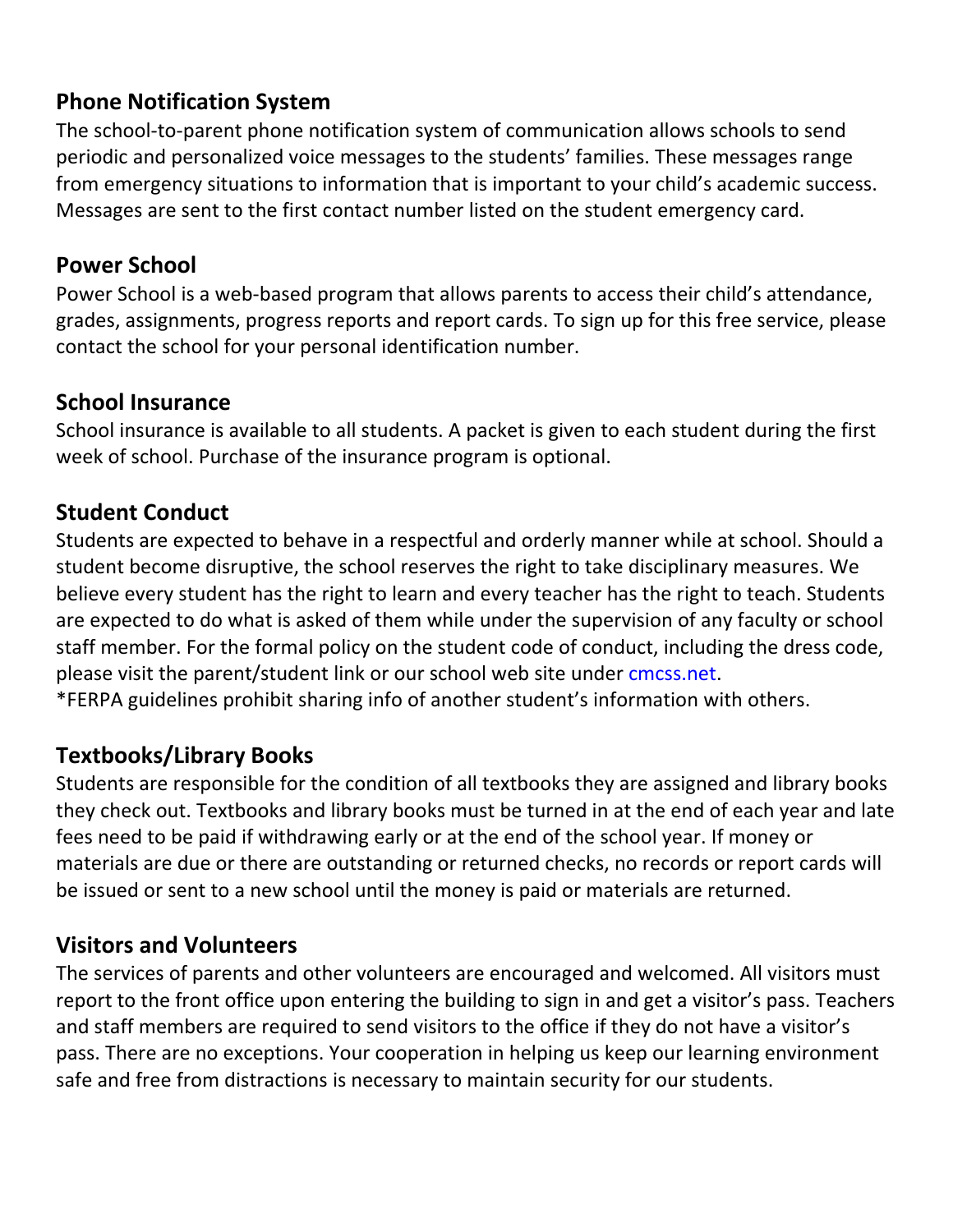# **Withdrawals/Moving to Another School**

Please notify the school office at least 24 hours in advance of a student's withdrawal date. This allows time for completion of records and other necessary details. Books must be returned and money due must be paid before the withdrawal date.

## **Family Engagement Policy**

Clarksville‐Montgomery County School System believes strong communication between the classroom teacher and the student's family is important in helping students succeed in school.

#### **Expectations of the teacher**

- Treat families as partners in their children's education
- Communicate expectations and progress to families on a regular basis
- Treat all children with respect and value
- Establish high expectations for all students
- Provide knowledge and expertise about learning standards and teaching strategies
- Respond to feedback from families
- Display respect to family members

#### **Expectations of the student**

- Follow directions
- Take responsibility for his/her actions
- Be prepared and complete assignments on time
- Communicate when he/she does not understand
- Respect teacher and classmates
- Take pride in schoolwork

#### **Expectations of the family**

- Return phone calls and/or emails
- Support learning at home
- Send children to school ready to learn with adequate sleep, food and clothing
- Show respect to teacher
- Volunteer and attend school functions when possible

 (students with parents who volunteer in school and attend school functions or events are more likely to be successful in school)

- Sign reports and other papers
- Become knowledgeable about what your child is doing in school
- Develop and maintain partnerships with teachers